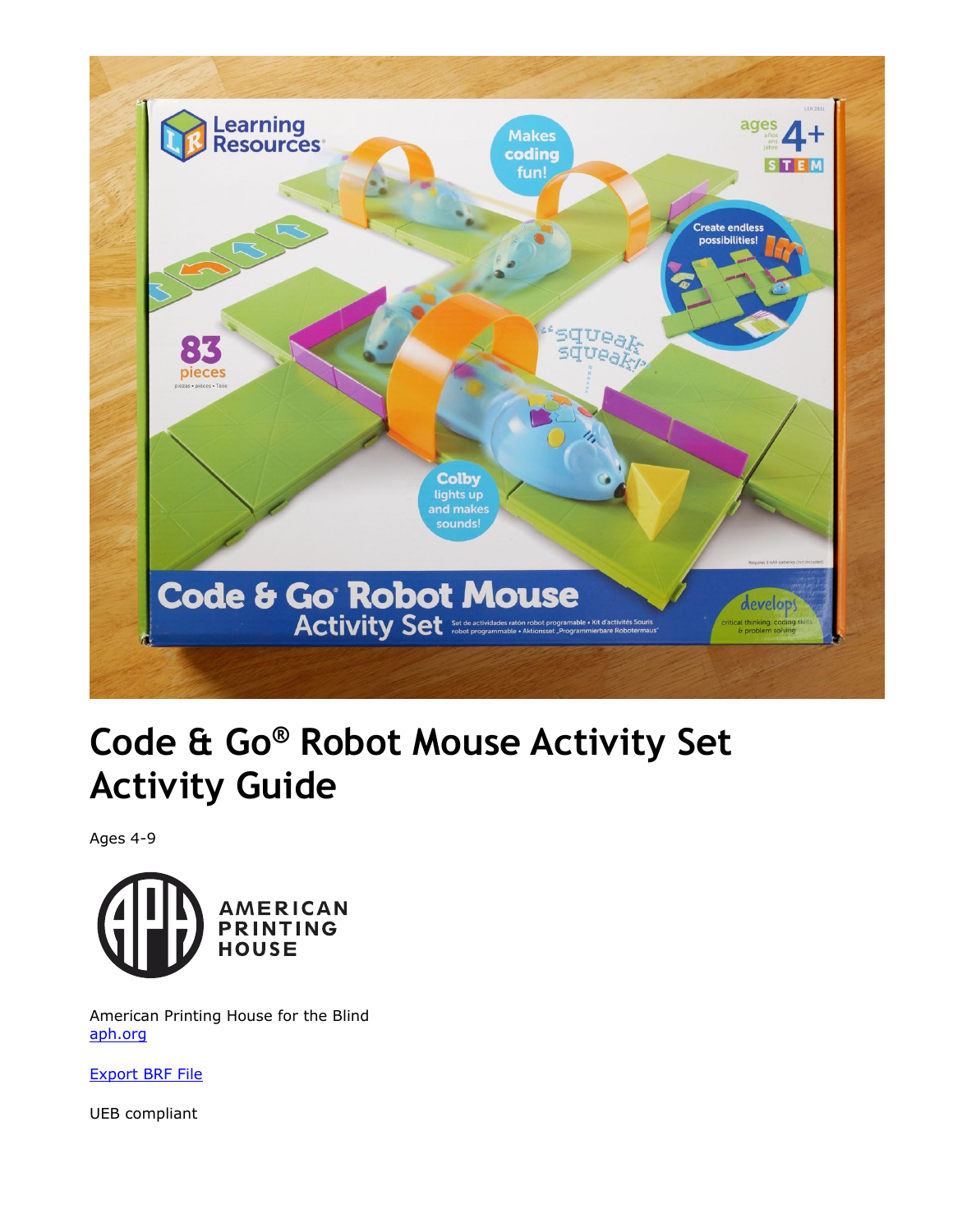#### **Table of contents**

 [Code & Go® Robot Mouse Activity Set Activity Guide](#page-0-0)  [Dear Parents & Educators:](#page-2-0)  [What can a programmable robot teach?](#page-2-0)  [Introducing Code & Go: Tips for Beginning Programmers](#page-2-0)  Remember to press and hold the yellow oval button to clear the mouse's memory before a new [Assembling the Grid](#page-4-0)  [Using the Maze Walls](#page-4-0)  **Battery Care and Maintenance Tips** [So what is coding?](#page-2-0)  [Pieces included:](#page-2-0)  [set of commands.](#page-3-0)  **Basic Operation** [Coding Cards](#page-5-0)  **Activity Cards** [CARD 1](#page-5-0)  [CARD 2](#page-6-0)  [CARD 3](#page-6-0)  [CARD 4](#page-6-0)  [CARD 5](#page-7-0)  [CARD 6](#page-7-0)  [CARD 7](#page-8-0)  CARD<sub>8</sub> [CARD 9](#page-9-0)  [CARD 10](#page-10-0)  [CARD 11](#page-10-0)  [CARD 12](#page-11-0)  [CARD 13](#page-11-0)  [CARD 14](#page-12-0)  [CARD 15](#page-12-0)  CARD<sub>16</sub> [CARD 17](#page-13-0)  [CARD 18](#page-13-0)  CARD<sub>19</sub> [CARD 20](#page-15-0)  [Battery Information](#page-15-0)  [Installing or Replacing Batteries](#page-15-0)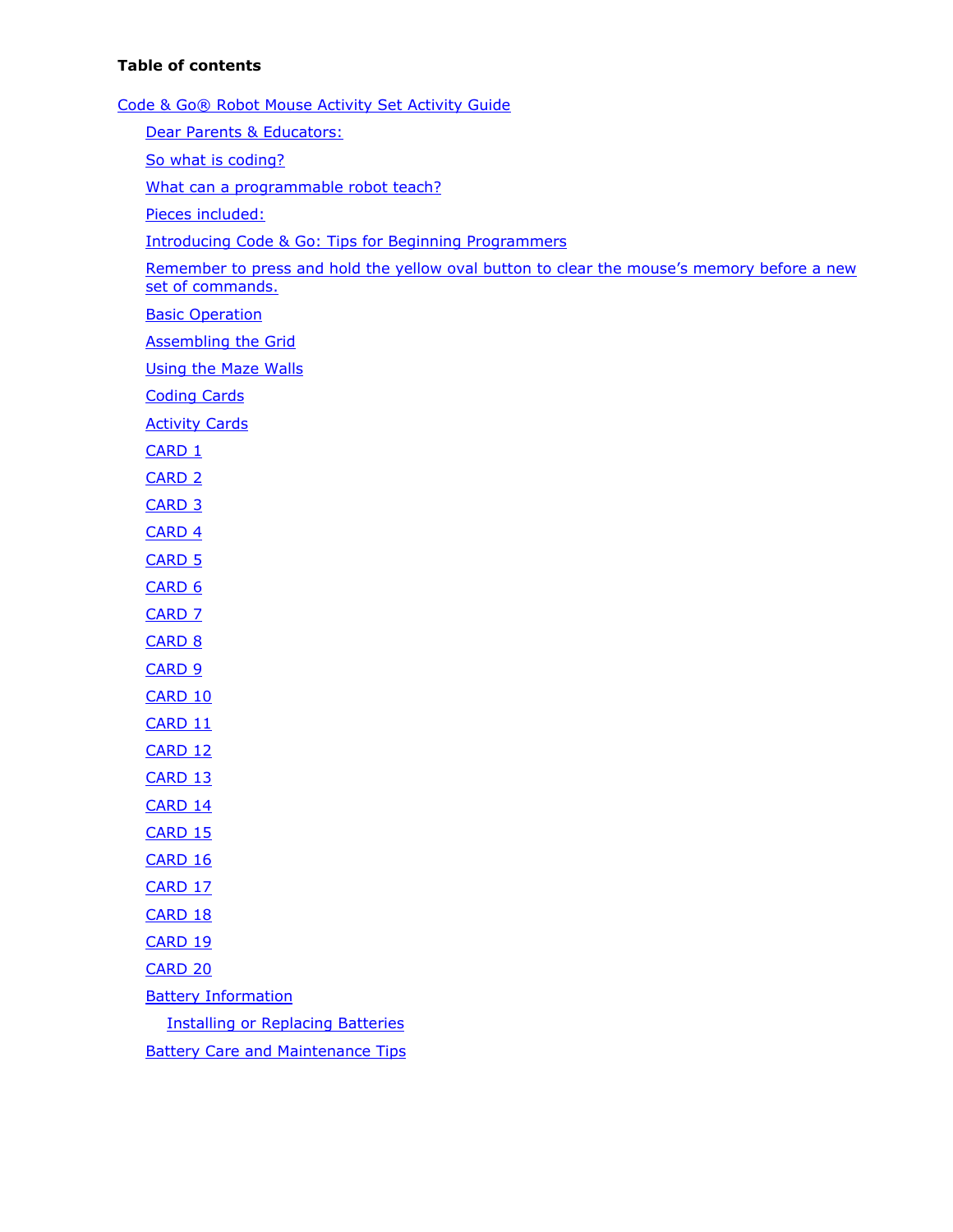#### <span id="page-2-0"></span>**Dear Parents & Educators:**

 Today's children are surrounded by technology like never before. Video games. Smart phones. Tablets. These are all forms of communication that impact your lives every single day. And what they have in common is that they all involve coding!

### **So what is coding?**

 Coding literally means the transformation of data into a form understandable by a computer—basically, telling a computer what you want it to do. Coding also factors into some everyday tasks that people perform without a second thought: for instance, programming a microwave to heat yesterday's leftovers, or entering numbers into a calculator in a specific order. Coding today may not always look like the routine programming of the past. It can be active, engaging, and most importantly, fun! Educators agree that an early introduction to basic programming concepts can help children build problem solving and critical thinking skills. This set provides that very introduction, giving early learners a fun, real-world application of these essential 21st-century skills.

#### **What can a programmable robot teach?**

- Problem solving
- Self-correcting errors
- Critical thinking
- Analytical thinking
- If-then logic
- Working collaboratively with others
- Discussion and communication skills
- Calculating distance
- Spatial concepts

#### **Pieces included:**

- 30 Coding cards
- 22 Maze walls
- 16 Maze grid pieces that connect to form a large board
- 10 Double-sided Activity Cards for a total of 20 activities (see the tactile booklet)
- 3 Tunnels
- 1 Robot mouse (Colby)
- 1 Cheese wedge
- 1 Supplementary tactile booklet that includes the mouse buttons outline and 20 activities
- 1 Braille sticker sheet for the 30 Coding Cards

#### **Introducing Code & Go: Tips for Beginning Programmers**

 Start by providing a simple, guided introduction to the mouse: identify the color and function of each of the mouse's buttons (see *Basic Operation*). Reinforce that the green button means go—it tells the mouse to perform an action. Set the mouse on the floor or a table. Let the child try moving the mouse forward by pressing the blue arrow once and then the green button. Point out that the mouse moves forward in the direction its nose is pointing. Let the child explore the other directional arrows, one at a time. The right and left arrows make the mouse rotate, in place, 90 degrees in either direction. Remember there are seven buttons and each button has a color. To get a better understanding of the color, please associate these objects with each color. For the color red, think of fire. For the color blue, think of the sky. For the color orange, think of an orange. For the color yellow, think of a lemon. For the color green, think of grass. For the color purple, think of a grape.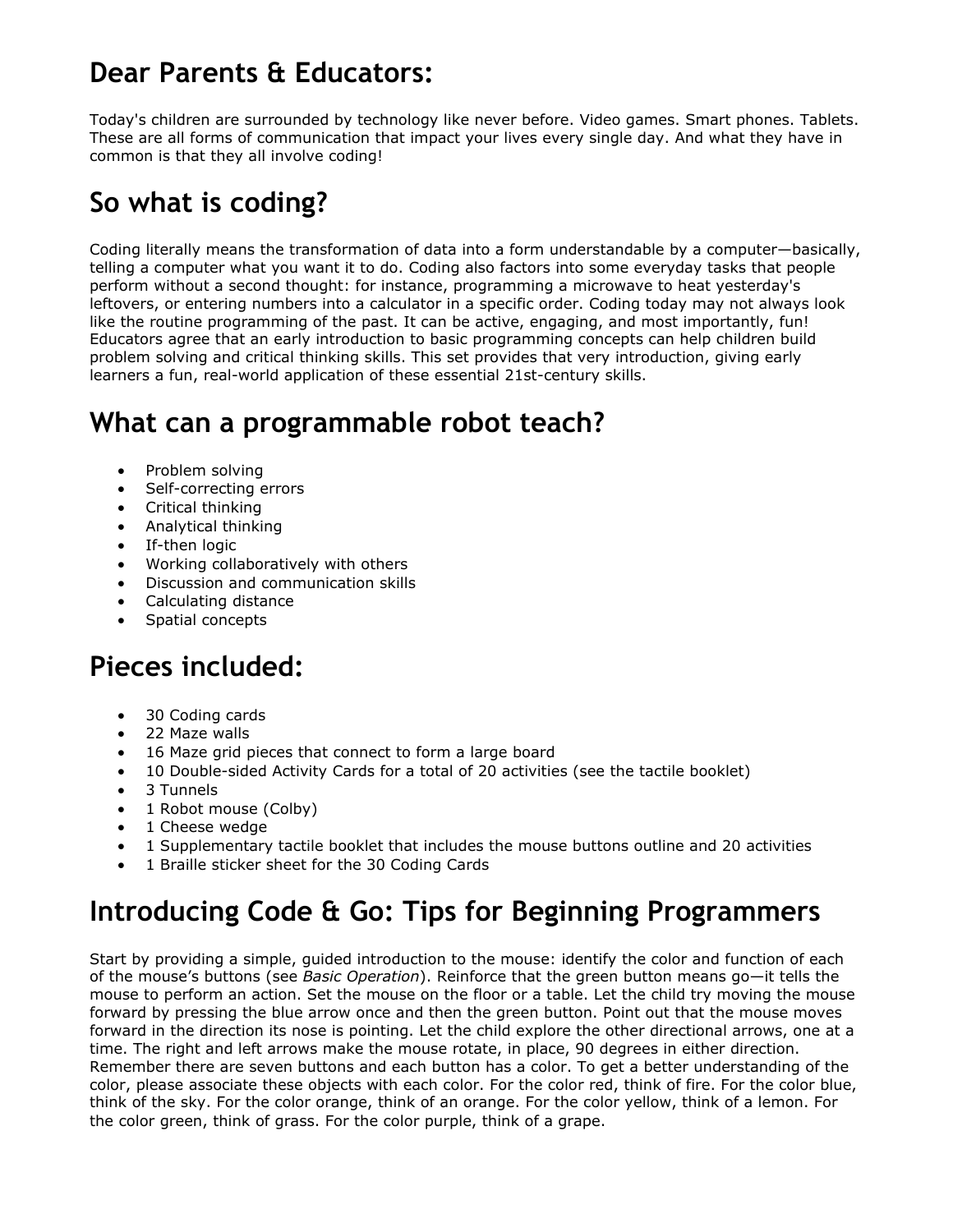#### <span id="page-3-0"></span> **clear the mouse's memory before a new set of commands. Remember to press and hold the oval yellow button to**

 Otherwise, the mouse will remember previous commands and perform them along with the new commands. Children need to see each movement in isolation. Pressing Clear before entering new steps will ensure that the mouse moves exactly as programmed.

Set up a maze and complete a programming sequence, as follows:

- Snap together the maze pieces to form a 4 x 4 grid.
- Select the first activity card; position the mouse, cheese, and maze walls as shown.
- Help the child count the number of spaces between mouse and cheese.
- • Lay out the coding cards. Explain that these cards help map the mouse's path. Work together with the child to find the correct cards (two forward) and place them side by side.
- Ask the child to program the mouse to reach the cheese. Does the child press forward twice?

 If the child easily grasps this concept (i.e., programs the mouse to match the coding string), try adding 1–2 more spaces between mouse and cheese, placing additional maze walls on the grid, or even integrating a turn for the mouse to make before reaching the cheese. At this age, multi-step sequences can be very difficult for young learners to remember, although the coding cards help. Begin with short series of moves, before gradually adding in turns and building different maze configurations. Most of all, keep it fun!

#### **Basic Operation**

Colby the Mouse is rounded on top and flat on the bottom. Let's start with the bottom. The area on the bottom is flat but there are things that need to be known about the bottom. There are wheels on the left side and right side of the flat space. Up near the pointed part of Colby is a small roller ball. The wheels and the roller ball help Colby the Mouse move around the maze. Remember that Colby the Mouse has a rounded body. His tail end is rounded too. There is a raised area on the back end that is his tail. Colby's front end gradually slants down to a point. The front end has two raised areas that are his ears. Between his ears are three tiny slots; this is a speaker for the noises Colby makes. Further down are Colby's eyes. Everything comes down to a point where his nose is. There are seven buttons on top of Colby the Mouse. When you press each button, Colby does something different. Each button on Colby's back has a color. There is a round button and surrounding it are four arrow-shaped buttons. Behind each mouse ear is an oval shaped button. The next part of Basic Operation will go over what the Power Switch can do and the purpose of each colored button on Colby the Mouse's back.

POWER - The Power Switch is on the bottom of the mouse near the tail. When the Power Switch slides over to the left, Colby the Mouse is off. When the Power Switch slides to the right, Colby is ready to be programmed!

SPEED - On the Power Switch, there are two speeds. When the Power Switch slides to the left it is OFF. When the Power Switch slides to the middle, Colby is on in Normal Mode. Colby will make a chirping sound. Slide the Power Switch all the way to the right and Colby is in Hyper Mode. Normal Mode is best for normal use on the maze board. Hyper Mode is best for playing with Colby on the ground or other surfaces.

FORWARD (Blue Arrow Button) - The FORWARD Button is the top blue arrow shaped button. Pressing the FORWARD Button moves Colby the Mouse forward one step. One step is equal to five inches (5") (12.5 cm).

REVERSE (Yellow Arrow Button) - The REVERSE Button is the bottom yellow arrow shaped button. Pressing the REVERSE Button moves Colby the Mouse in reverse or backward one step. One step is equal to five inches (5") (12.5 cm).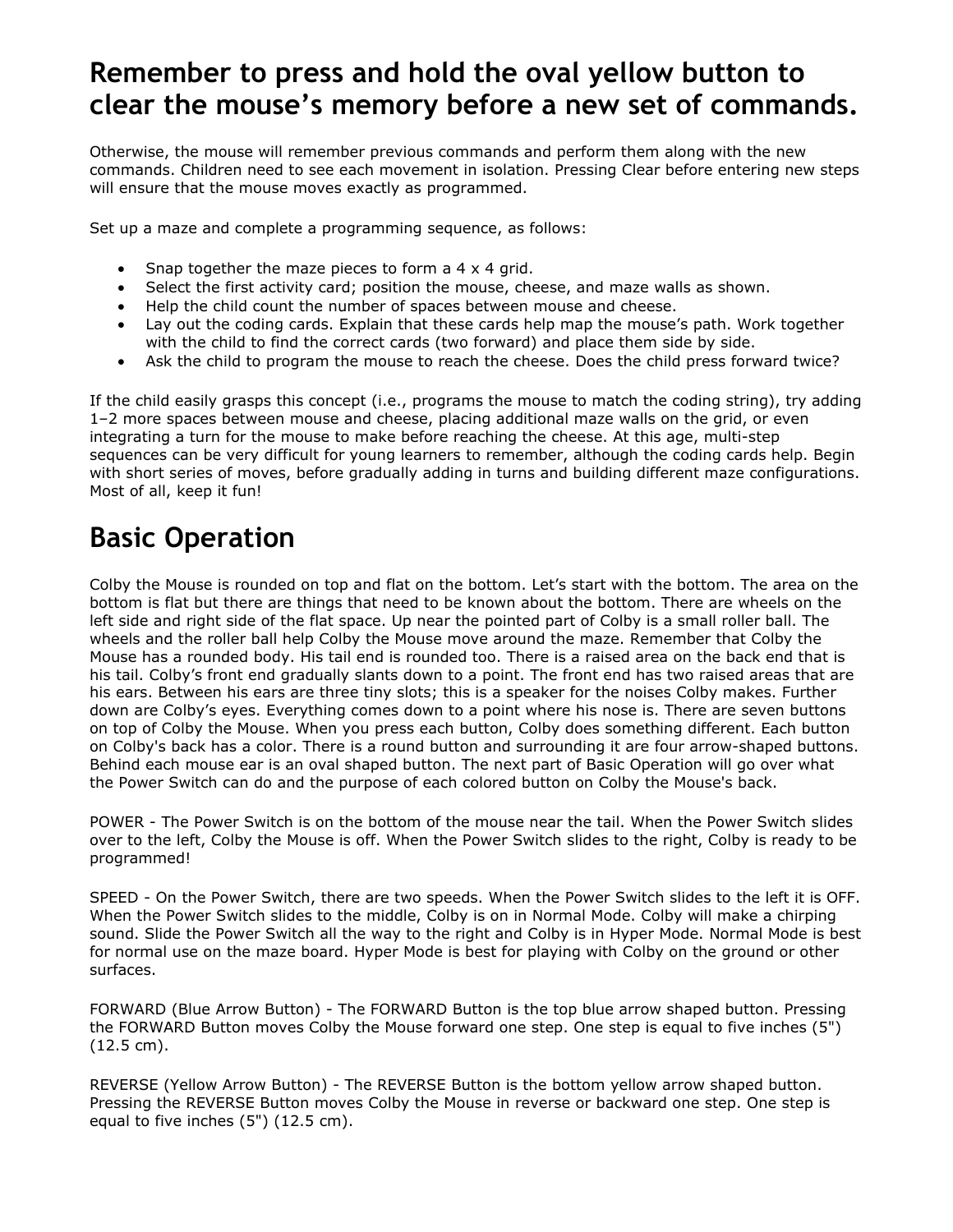<span id="page-4-0"></span> ROTATE RIGHT (Purple Arrow Button) - The purple arrow shaped button pointing to the right is the ROTATE RIGHT Arrow Button. When the ROTATE RIGHT Arrow Button is pressed, Colby the Mouse will turn to the right 90 degrees and stop.

 ROTATE LEFT (Orange Arrow Button) - The orange arrow shaped button pointing to the left is the ROTATE LEFT Arrow Button. When the ROTATE LEFT Arrow Button is pressed, Colby the Mouse will turn to the left 90 degrees and stop.

 ACTION (Red Oval-shaped Button) - When looking at the top of Colby the Mouse, there is a red oval shaped button behind his left ear. This is the ACTION Button. Every time the ACTION Button is pressed, Colby will do one of three RANDOM actions:

- Move forward and back
- Loud "SQUEAAKK"
- CHIRP-CHIRP-CHIRP (and light-up eyes!)

 GO (Round Green Button) - The GO Button is the round green button in the middle of the four arrow- shaped buttons. Pressing the GO Button makes Colby the Mouse do your programmed steps, up to 40 steps!

 CLEAR (Yellow Oval Shaped Button) - When looking at the top of Colby the Mouse, there is a yellow oval shaped button behind his right ear. This is the CLEAR Button. When you press the CLEAR Button, the mouse's memory is cleared of all previous commands and you will hear a confirmation tone.

 Important note: if the mouse begins to move off the programmed course, or if it fails to turn a full 90 degrees, this could be a sign of low battery power. Replace the old batteries as soon as possible to restore complete functionality. When the batteries are very low, the mouse will begin to beep and flash its eyes, and the GO button will be disabled. Replace the old batteries as soon as possible to restore complete functionality.

 Please do not push the robot mouse forward or back with force. This can damage the wheels and break the axles inside.

#### **Assembling the Grid**

 Connect all 16 grid pieces together to form one large square maze board or make any configuration you can imagine!

#### **Using the Maze Walls**

 Create a maze by inserting the walls into the lines on the board. Follow the patterns on the activity cards to create each maze. Then, program Colby to maneuver through the maze and to the cheese! Because the maze is customizable, children can build their own maze, try their hand at programming Colby from start to finish, or invite a friend to try the maze they created. For those aspiring engineers who want to build their own maze using items from home, Colby can also maneuver on most surfaces, independent of the maze.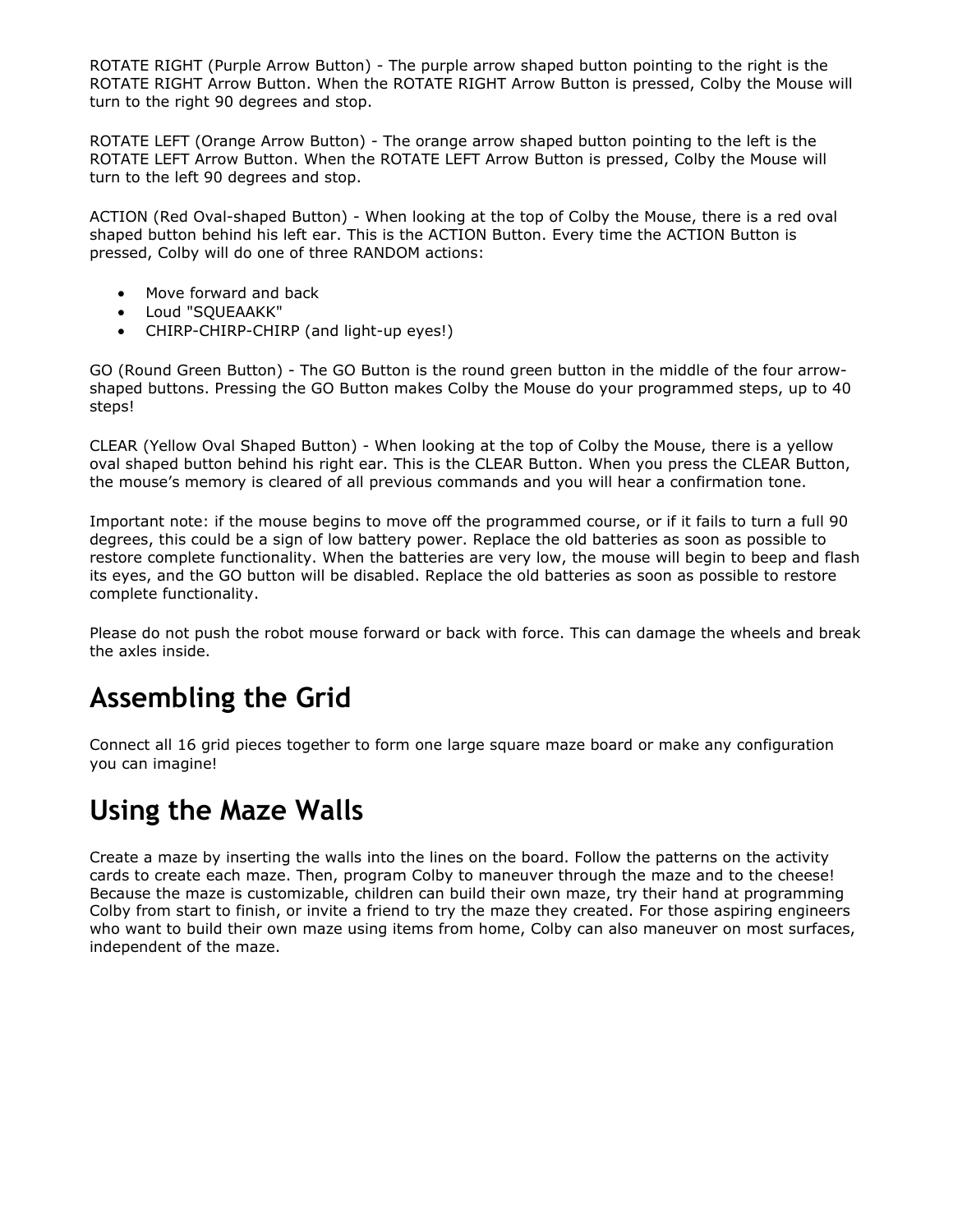#### <span id="page-5-0"></span>**Coding Cards**

 Colorful coding cards help you keep track of each step in a sequence. Each card features a direction or "step" to program into Colby. Cards are tactile (after the braille stickers are applied) and color- coordinated to match the buttons on the mouse. For ease of use, we recommend lining up each card, in sequence, to mirror each step in a program. For example, if a programmed sequence includes the steps FORWARD, FORWARD, TURN RIGHT, FORWARD, ACTION, place those cards in order to help follow and remember the sequence.

#### **Activity Cards**

 This set also includes 20 Activity Cards featuring 20 mazes. These cards can be used as an educational tool to help young programmers "ramp up" their skills. Start out with Card 1 to learn the very basics, and follow in number sequence as your logic and critical thinking skills improve.

 For all the mazes on the activity cards, the goal is to program your robot mouse to reach the cheese. Each of these mazes should be completed in the fewest steps possible. For mazes with tunnels, be sure to have Colby pass under each tunnel before reaching the cheese.

#### **CARD 1**

 There are large plastic squares that serve as the maze board that the mouse moves on and the walls and tunnels are placed on. The squares can be joined together by using the tabs and slots on the edges of the squares to form the larger maze boards.

- Card 1 needs a total of 16 squares.
- Get fourteen wall pieces to make your walls.
- Put together four squares across to make a row.
- • Now make three more rows using four squares to make each row. Join the four rows to make a big square.
- Now you should have one big square.
- Grab Colby the Mouse and put him on the top left square of the big square.
- • Move him down one square. He should be on the left side of the big square and on the second square from the top.
- Turn Colby until his nose is pointing to the right.
- This is Colby's starting square. Leave him on the starting square.
- • When squares are joined together, there is a gap that is formed between the two squares. This gap is where the two walls will go.
- On the square Colby is sitting on, place two walls in the gap on the top of the square.
- On the same square Colby is sitting on, place two walls in the gap on the bottom of the square.
- • On the square in front of Colby, which is the square to the right of Colby's nose, put two walls in the gap on top of the square and two walls in the gap on the bottom of the square.
- • Two squares in front of Colby's nose, do the same thing as you just did with the first two squares. Put two walls in the gap on top of the square and two walls in the gap on the bottom of the square
- • There should be a long line of walls across the top of three squares moving right away from Colby.
- • There should also be a long line of walls across the bottom of the three squares moving right away from Colby.
- • Colby should be looking down a hallway with an opening at the right end. Take two walls and put them at the end of the hallway. You have closed the hallway.
- • Place the piece of cheese at the end of the hallway. Colby should be at the left end of the hallway.
- Colby the Mouse is ready to be programmed to find the cheese.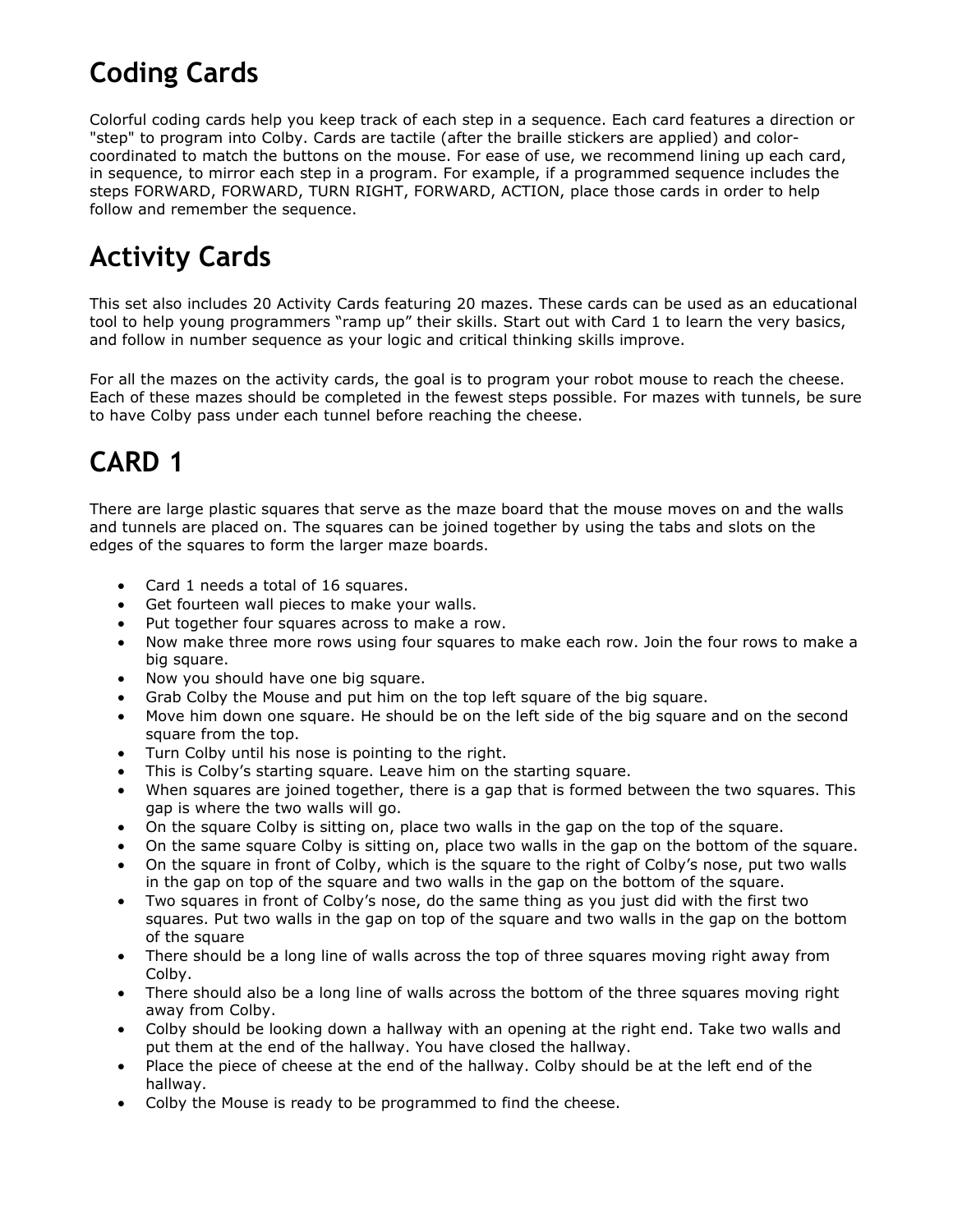- <span id="page-6-0"></span>• Card 2 maze board is the same big square you made on Card 1.
- • If this is the first time making a maze, please read over CARD 1 instructions to learn how to build the big square.
- When the big square is done, move on to the next step.
- Get ten wall pieces to make your walls.
- Grab Colby the Mouse and put him on the top left square of the maze.
- • Move Colby down one square. He should be on the left side of the big square and on the second square from the top.
- Turn Colby until his nose is pointing to the right side.
- Leave Colby on that starting square.
- On the square Colby is sitting on, place two walls in the gap at the bottom of the square.
- • Colby is sitting on his starting square and there is a square below his starting square. This is the third square from the top of the maze. That square needs two walls placed in the gap on the right side.
- • From that third square, move over the wall that was just made and on to the next square to the right. Place two walls in the gap on the bottom of the square. So on that square, there should be a wall on the left side and a wall below the square.
- • On the same square, place two walls in the gap on the right side of the square. The square should have a wall on the left side, a wall on the right side and a wall on the bottom side.
- • From Colby's starting square, move one square to the right. On the square to the right of Colby's starting square, place two walls in the gap on the right side of the square.
- If you have moved Colby the Mouse, place him back where he started.
- Take the piece of cheese and go to Colby's starting square.
- With the piece of cheese, move to the right one square.
- With the same piece of cheese, move down one square. This is the cheese's spot.
- Now Colby the Mouse can be programmed to find the cheese.

#### **CARD 3**

- Card 3 Maze needs a total of five squares.
- No walls are needed.
- Put together three squares across to make a row.
- Now put together two squares across to make a row.
- Join the two-square row to the top of the three-square row, moving the two-square row to the left. Make sure the left side is even and two squares high.
- The right side of this maze should only be one square high.
- Put the piece of cheese on the farthest right square of the long row.
- Put Colby the Mouse on the upper left square of the maze and Colby's face and nose should be facing left, away from the cheese.
- Colby the Mouse can now be programmed to find the cheese.

- Card 4 Maze needs a total of ten squares.
- No wall pieces are needed.
- Put together four squares across to make a long row.
- Now make a row across with three squares.
- Take one square and put it on top of the far left square of the long square row.
- • On the long four-square row, place Colby the Mouse on the square at the right end of the row. Move Colby one square to the left and keep him there. That is his starting spot.
- Take one square and join it to the bottom of Colby's starting square.
- Take a new square and join it to the top of Colby's starting square.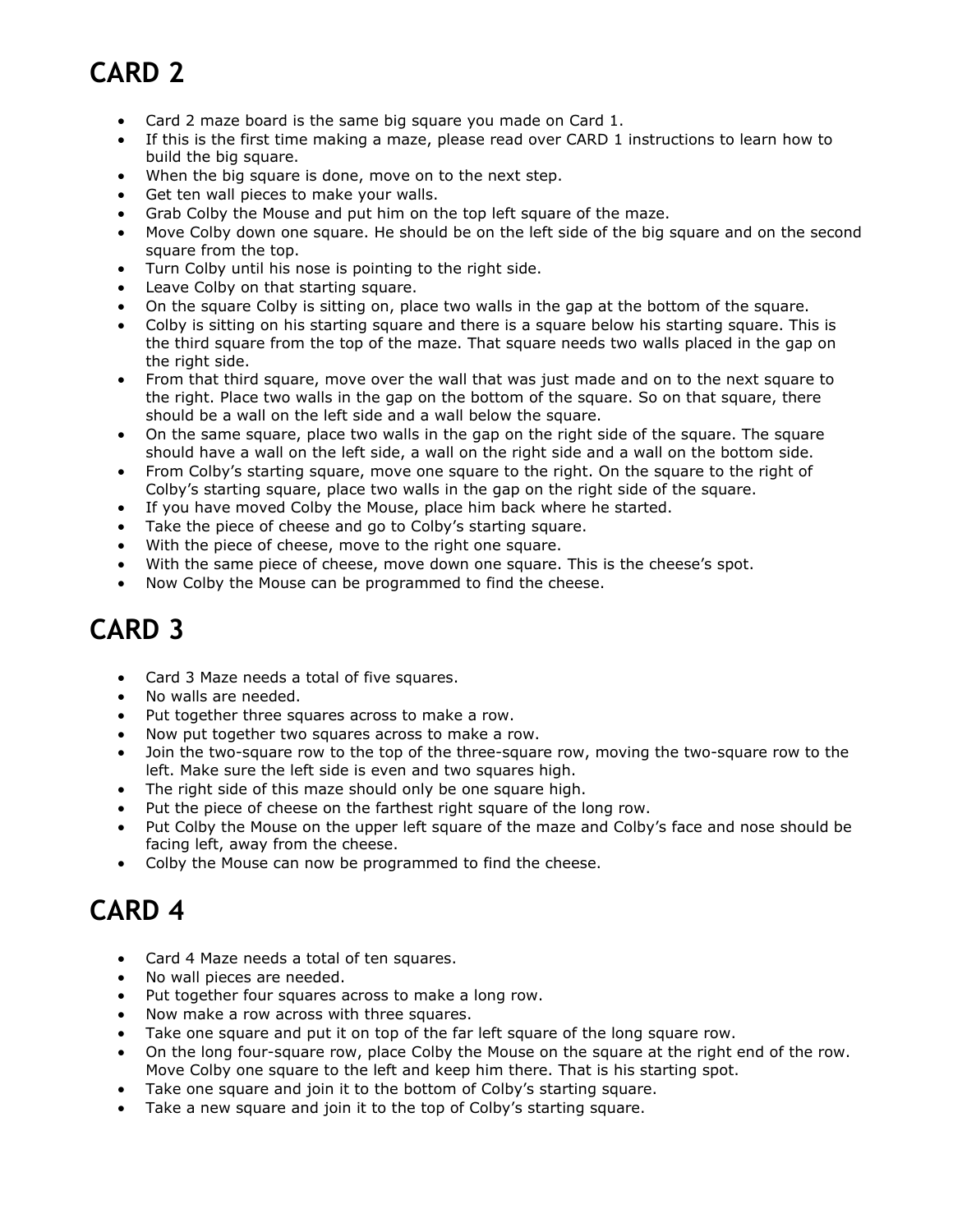- <span id="page-7-0"></span> • Now take the row with three squares and join it to the top of the two squares that are connected to the top of the long four-square row. The two left squares should join and the two right squares should join. There is nothing to join the middle square.
- When everything is joined, there should be an empty space in the middle of the maze.
- • Colby the Mouse should be placed at his starting square. His starting square is on the long four-square row. It is one square to the right from right end. His nose should be facing left.
- The piece of cheese should be placed on the upper left corner of the complete maze.
- Colby the Mouse can be programmed to find the cheese.

- Card 5 maze needs a total of 10 squares.
- Eight wall pieces will be needed for this maze.
- Put together four squares to make a long row.
- Now make a row across with three squares.
- Make a two-square row. There should be one single square remaining.
- • Join the three-square row to the bottom of the four-square row. Make sure the left side of the two connected rows are flat.
- • Join the two-square row to the bottom of the three-square row. Make sure the left side is all flat. The right side of the three rows should be jagged like an upside-down set of stairs.
- • The one single square will be placed on top of the four-square row. From the left side, move the single square to the right one square and join it to the second square on the top row.
- Put two wall pieces in the gap that was formed where the single square meets with the top row.
- Take Colby the Mouse and place him on the left end of the four-square row.
- • Move Colby to the right one square. This is Colby's starting square. Now turn him so his nose is pointing up. His nose should be pointing up at the wall that was made earlier. The wall should be in front of Colby.
- • Colby is sitting on the second square to the right. There should be a wall in front of his nose. There will be a gap behind Colby the Mouse or at the bottom of the square that he is sitting on. In the gap on the bottom of the square, put two walls in the gap. Now there are walls in front of Colby and behind Colby.
- • There is a square on the left side of Colby and it will have a gap on the bottom of the square. Put two more walls in the gap on the bottom of the square. There should now be a wall going from the bottom of Colby's starting square to the left side of the maze.
- • The row with three squares is under the row with four squares. On the three-square row, the Action symbol needs to be on the square to the left where the edge of the maze is flat.
- • When Colby the Mouse gets to the square with the Action symbol, the Red Action Button on his back needs to be pressed.
- • At the bottom of the maze is a small row made of two squares. The last two wall pieces need to go in the gap that cuts the row in half. There will be one square on the right side of the wall and one square on the left side of the wall.
- • Also on the two-square row, the piece of cheese needs to be placed on the square on the right side. The maze wall will be on the left side of the cheese.
- Colby the Mouse is ready to be programmed to find the cheese.

- Card 6 needs a total of 16 squares.
- Six wall pieces are needed for the maze.
- You will need to make a big square.
- • If this is the first time making a big square maze, please read over CARD 1 instructions to learn how to build the big square.
- When the big square is done, move on to the next step.
- • On the bottom row of the square, get two walls and put them in the gap that will cut the row in half. When this is done, there will be two squares on the left side of the wall and two squares on the right side of the wall.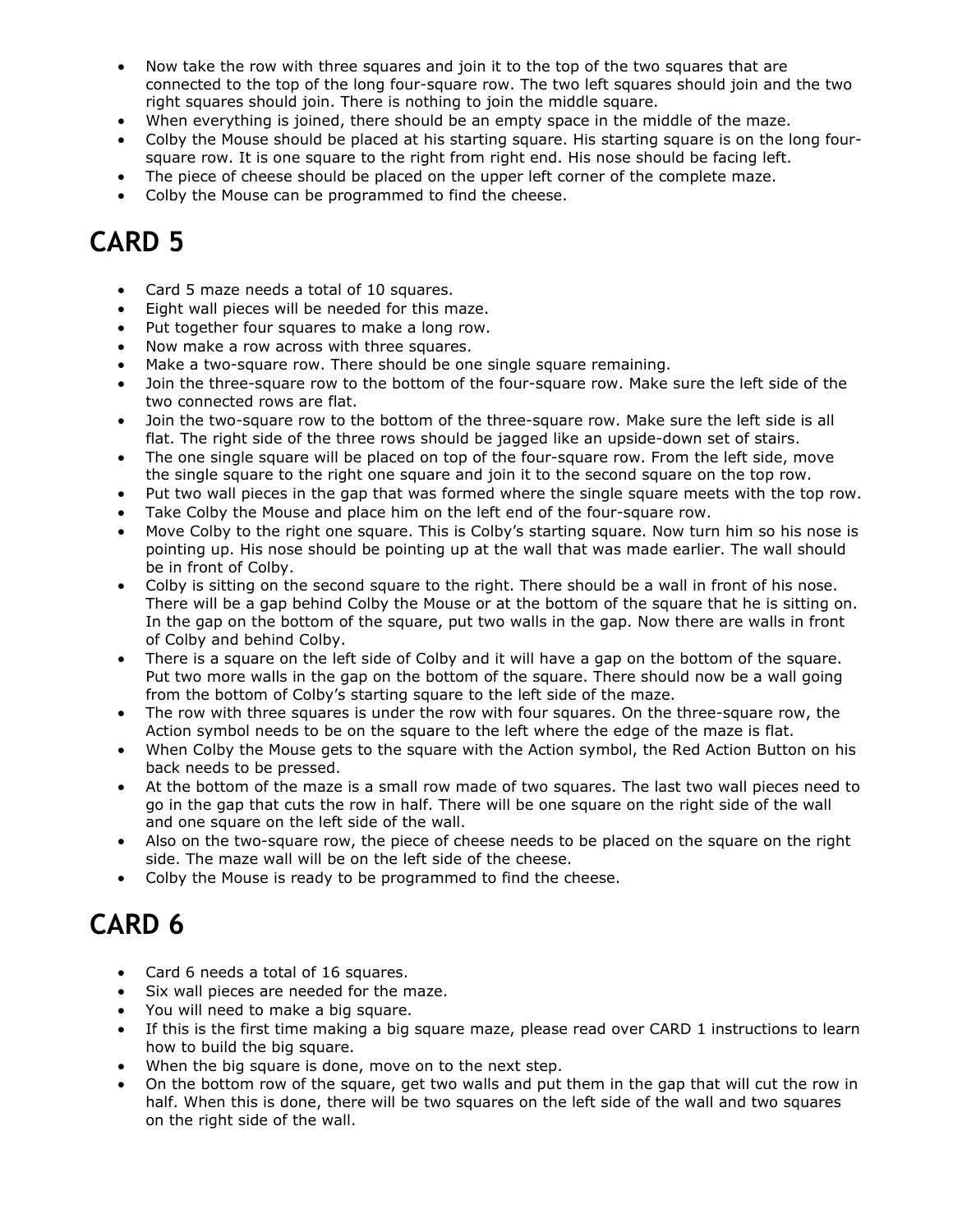- <span id="page-8-0"></span>• On the second row of squares from the bottom, a total of four walls are needed.
- At the second row from the bottom, start at the square all the way to the left side.
- On that left square, put two wall pieces in the gap on the right side of the square.
- Now on the second row from the bottom, start at the square all the way to the right side.
- On that right square, put two wall pieces in the gap on the left side of the square.
- Staying on the second row, start again at the square all the way to the right side.
- • Move to the left one square. At this square, the wall should be on the right side of the square. This square is where the piece of cheese is to be placed.
- • Colby the Mouse can be placed on the square in the lower left corner of the large square. This is his starting square. His nose should be pointed to the right.
- • From Colby's starting square, move two squares up. This square is where the Action symbol goes. When Colby gets to the Action symbol on the maze, the Red Action Button on his back needs to be pressed.
- Now Colby the Mouse is ready to be programmed to find the cheese.

- Card 7 needs a total of 16 squares.
- Fourteen wall pieces are needed for the maze.
- You will need to make a big square.
- • If this is the first time making a big square maze, please read over CARD 1 instructions to learn how to build the big square.
- When the big square is done, move on to the next step.
- • On the top row of squares, the square on the left end of the row needs two walls placed in the gap on the bottom of the square.
- • On the same row of squares starting on the left square, move two squares to the right. On that square, put two wall pieces in the gap at the bottom of the square.
- • Now move to the second row from the top, start at the left square. Move one square to the right.
- Take two walls and place them in the gap on the bottom of that square.
- • On the same square, take two walls and place them in the gap on the right side of the square. There should now be one wall at the bottom of the square and one wall at the right side of the square.
- This is also the same square where the piece of cheese is to be placed.
- • Staying on the same row, move to the square all the way to the right end of the row. Place two wall pieces in the gap at the bottom of the square.
- • Move down to the third row of squares from the top, start at the square on the right side of the row. This is Colby the Mouse's starting square.
- • From Colby's starting square, move one square to the left. Place two wall pieces in the gap on the bottom of the square.
- • On the same row, move two more squares to the left. This should be the square at the left end of the row. Place two walls in the gap at the bottom of the square.
- • If Colby has been moved, be sure to move him back to his starting square which is on the third row from the top of the big square and he is placed on the square all the way to the right edge of the row. His nose should be turned to the left.
- Colby the Mouse can be programmed to find the piece of cheese.

- Card 8 needs a total of 16 squares.
- Six wall pieces and one tunnel is needed for the maze.
- Put together five squares across to make a long row.
- Put together four squares across to make a row.
- • Join the four-square row on top of the five-square row. When doing this make the right side of the maze flat.
- Now make another five-square row.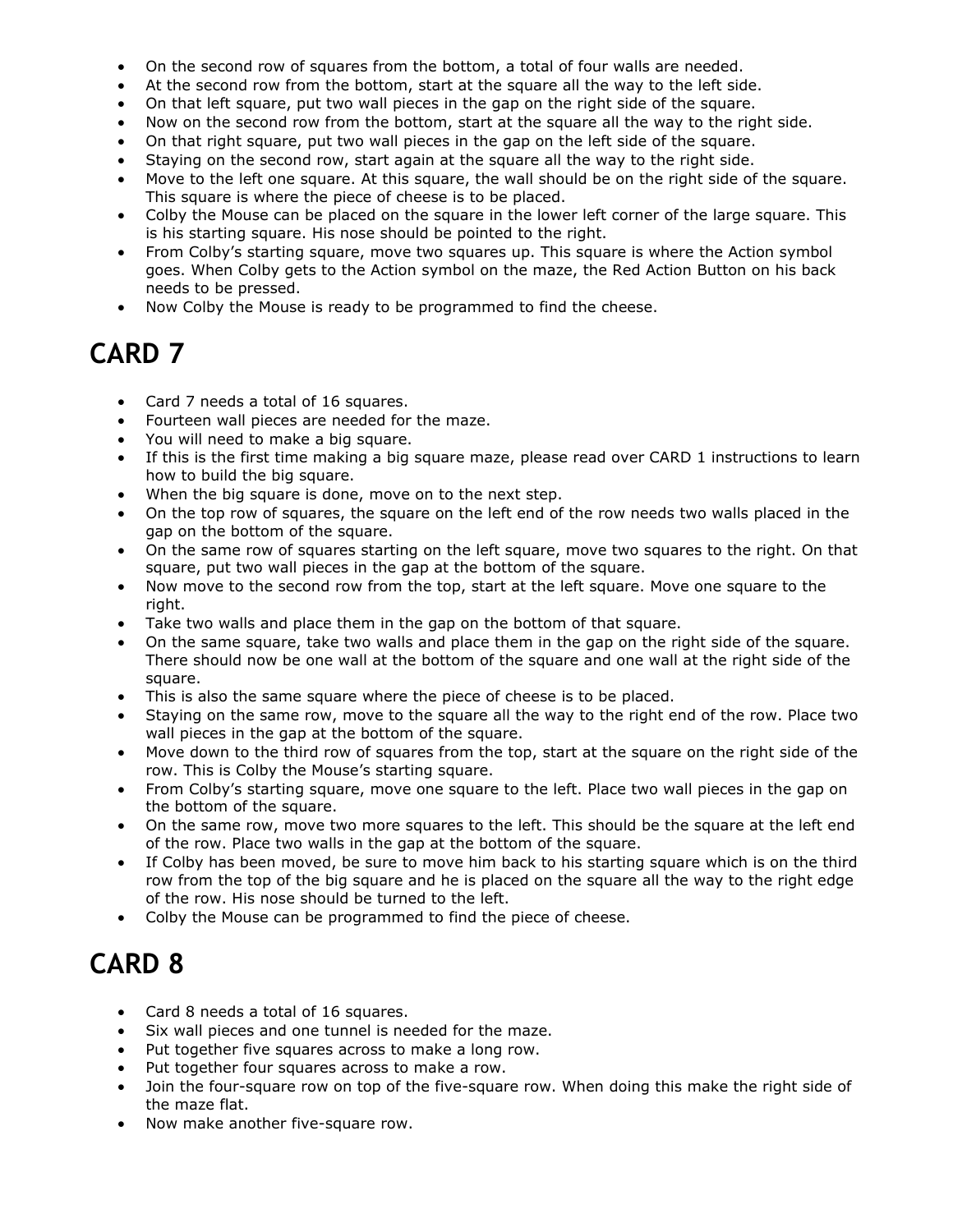- <span id="page-9-0"></span> • Join the five-square row to the top of the four-square row. Make sure the right side of the maze is flat.
- The left side should look like there is a gap or a square missing along the left side of the maze.
- • Go to the top right corner square of the maze. Move to the left two squares. This should be the square in the middle of the row. Join one square to the top of the square in the middle of the long row.
- • Now go to the bottom right corner square of the maze. Move two squares to the left. This should be the square in the middle of the row. Join one square to the bottom of the square in the middle of the long row.
- • Stay on the bottom row of squares and stay on the middle square of the row. Put two wall pieces in the gap on the left side of the square.
- Now go to the bottom right corner square of the maze again.
- • Move up one square. Place the tunnel on the left side of the square. Make sure it is placed in an up and down line along the left side of the square. Also place the piece of cheese on the square.
- • On the same row, move to the left one square. Place two wall pieces in the gap on the left side of the square.
- • Go to the top right corner square of the maze. Move two squares to the left. This should be the square in the middle of the row. Put two wall pieces in the gap on the left side of the square.
- • Now move left one more square. This square is Colby the Mouse's starting square. His nose should be pointing down. The wall should be on right side of the starting square.
- Colby the Mouse can be programmed to find the piece of cheese.

- Card 9 needs a total of 16 squares.
- Eighteen wall pieces are needed for the maze.
- You will need to make a big square.
- • If this is the first time making a big square maze, please read over CARD 1 instructions to learn how to build the big square.
- When the big square is done, move on to the next step.
- • Go to the top right corner square of the maze. That is also the starting square for Colby the Mouse. Put two wall pieces in the gap on the left side of the starting square.
- • From the starting square, move left one square. Now put two wall pieces in the gap on the bottom of that square. After that, return to the starting square on the upper right corner of the maze.
- From the upper right corner of the maze, move down one square.
- Now move to the left one square. There should be a wall on the top of that square.
- On that same square, put two wall pieces in the gap on the left side.
- Now move over the wall on to the next square to the left.
- Put two wall pieces in the gap on the left side of the square.
- • Now put two wall pieces in the gap on the bottom of the square. Once that is done, return to the starting square at the upper right corner square of the maze.
- From the starting square, move down two squares.
- At that square, put two wall pieces in the gap on top of the square.
- On the same square, put two wall pieces in the gap on the left side.
- Move over the wall on to the next square to the left.
- Put two wall pieces in the gap on the bottom of the square.
- • Move two more squares to the left. This square should be on the left side of the maze and three rows from the top of the maze.
- • Put two wall pieces in the gap at the bottom of the square. Also, put the piece of cheese on this square.
- • If Colby the Mouse has been moved, move him back to his starting square at the top right corner of the maze.
- Once Colby is at his starting square, turn him so his nose is pointing to the left.
- Colby the Mouse can now be programmed to find the piece of cheese.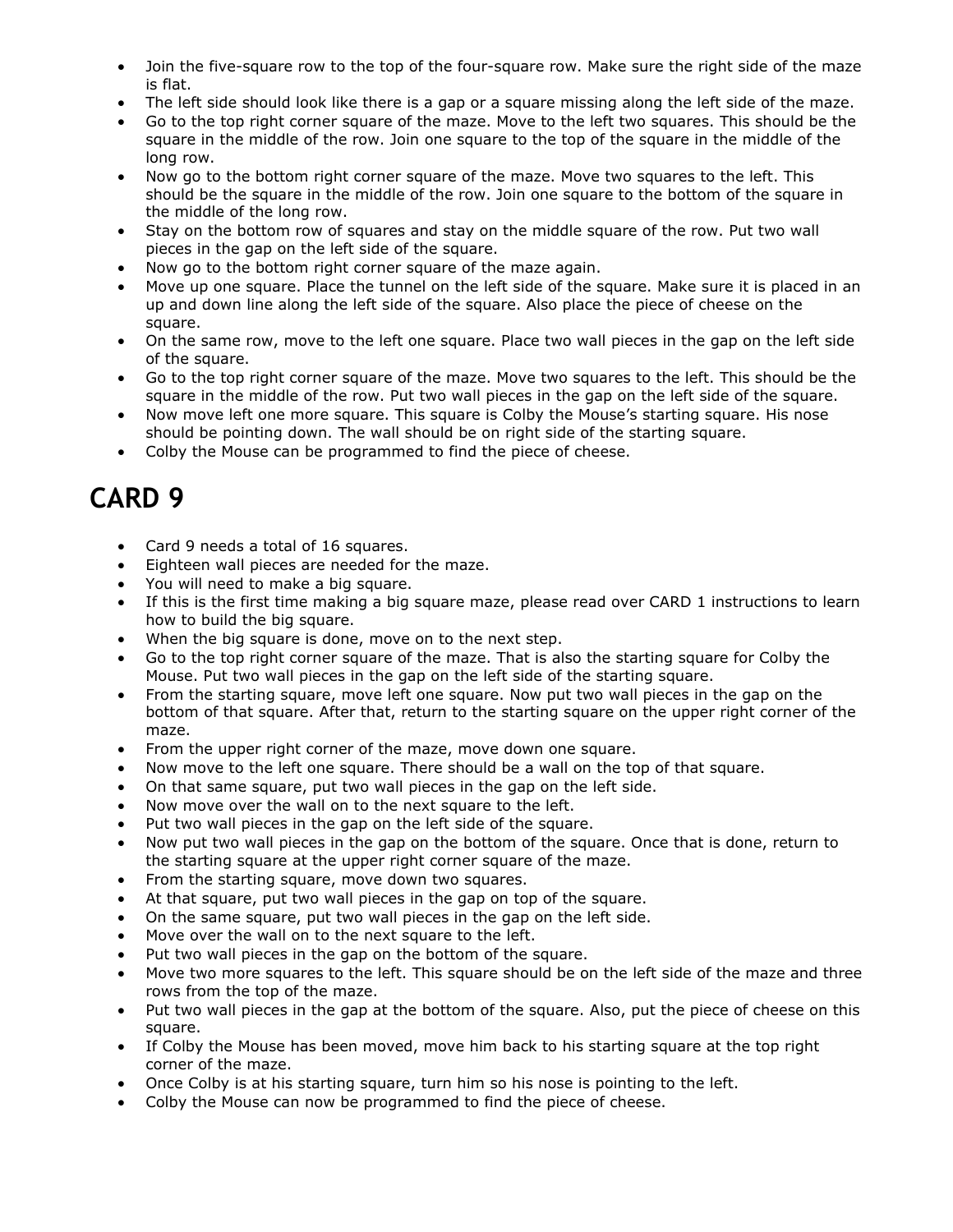- <span id="page-10-0"></span>• Card 10 needs a total of 16 squares.
- Ten wall pieces and one tunnel is needed for the maze.
- You will need to make a big square.
- • If this is the first time making a big square maze, please read over CARD 1 instructions to learn how to build the big square.
- When the big square is done, move on to the next step.
- Go to the top right corner square of the maze. Move to the left one square.
- On that square, place two wall pieces in the gap at the bottom of the square.
- Now move two squares to the left. That square should be at the upper left corner of the maze.
- On that square, place two wall pieces in the gap at the bottom of the square.
- Move back to the top right corner square of the maze.
- From the top right corner square, move down two squares.
- On that square, put two wall pieces in the gap on the left side.
- Move over the wall on to the next square to the left.
- Put two wall pieces in the gap on the bottom of the square.
- Move one square to the left and place the piece of cheese on that square.
- • Once the piece of cheese is placed, move one more square to the left. This should be the last square in that row.
- This square will need a tunnel placed in a straight line across the middle of the square.
- From that square, move one square down. This should be the bottom left corner of the maze.
- At this square, two walls need to be put in the gap on the right side of the square.
- • This square is also Colby the Mouse's starting square. Put Colby on the starting square with his nose pointing up.
- Colby the Mouse can now be programmed to find the piece of cheese.

- Card 11 needs a total of 16 squares.
- Twelve wall pieces and two tunnels will be needed for the maze.
- You will need to make a big square.
- • If this is the first time making a big square maze, please read over CARD 1 instructions to learn how to build the big square.
- When the big square is done, move on to the next step.
- Go to the top right corner square of the maze. Move one square to the left.
- On that square, place two wall pieces in the gap at the bottom of the square.
- Move back to the top right corner square of the maze.
- • From the top right corner square, move down one square. Now place two wall pieces in the gap at the bottom of the square.
- Still on the same square, place two wall pieces in the gap on the left side of the square.
- Move over the wall on to the next square to the left.
- Place the piece of cheese on that square.
- • Move one more square to the left and place two wall pieces in the gap at the bottom of the square.
- • On the same square, place a tunnel in an up and down line over the gap along the left side of the square.
- Move back to the top right corner square of the maze.
- From the top right corner square, move down two squares.
- • Next, move one square to the left. On that square, place two wall pieces in the gap on the left side of the square.
- • Now move to the lower right corner square of the maze. This square is Colby the Mouse's starting square.
- • From the starting square, move one square to the left. Now place the tunnel in an up and down line in the middle of the square.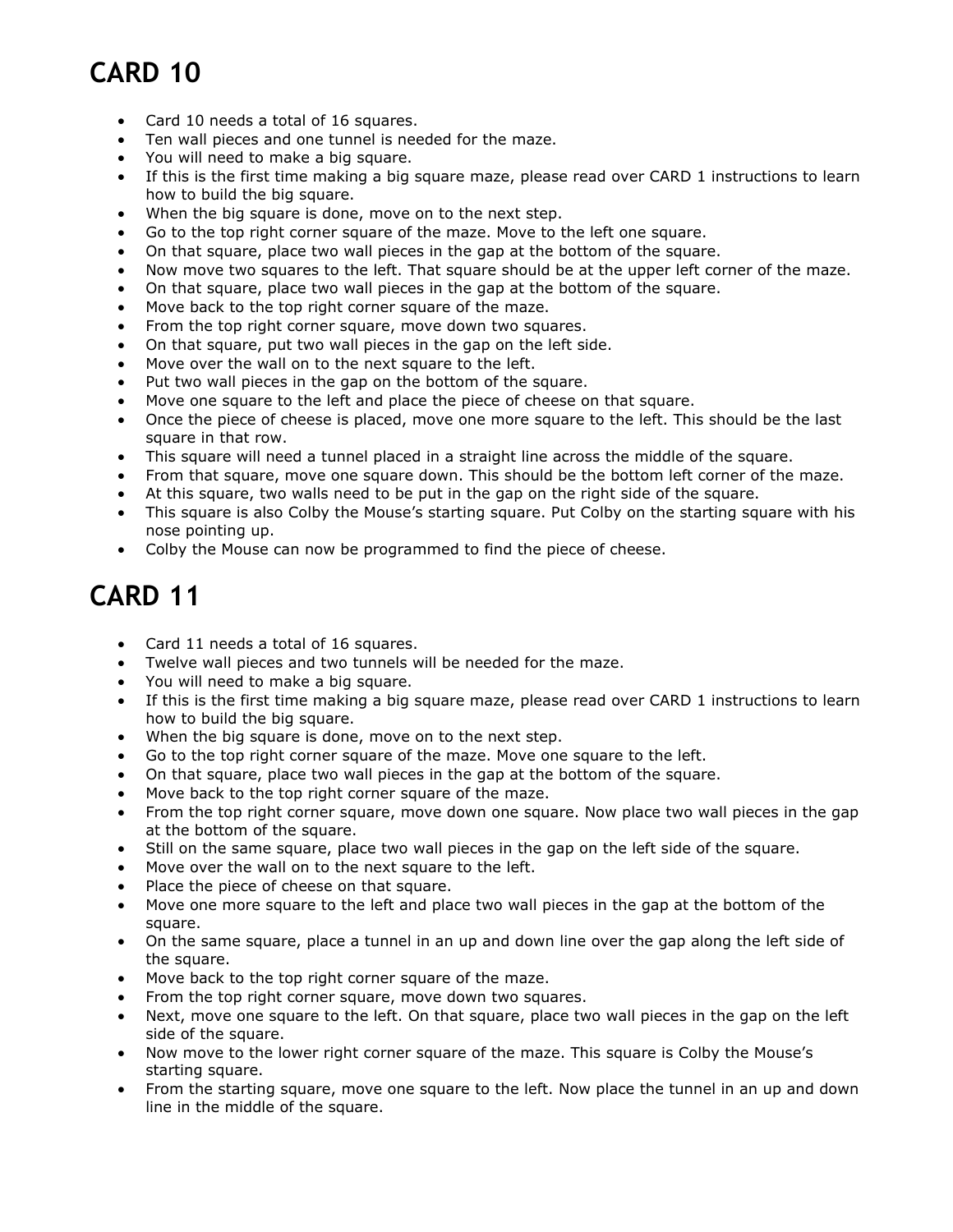- <span id="page-11-0"></span> • After that step, move one more square to the left and put two wall pieces in the gap on the left side of the square.
- • Go back to the lower right corner square of the maze and place Colby there on the starting square. Turn Colby so his nose is pointing to the left.
- Colby the Mouse can now be programmed to find the piece of cheese.

- Card 12 needs a total of 12 squares.
- Ten wall pieces are needed for the maze.
- Put together three squares across to make a row.
- • Make two more rows using three squares to make each row. Join the three rows to make a square.
- • Now go to the upper left corner square of the maze and join a square to the top of the upper left corner square and to the left of the upper left corner square.
- To finish, put a square in the left corner.
- • Move to the lower right corner square of the maze and put two wall pieces in the gap on top of the square.
- Now move one square to the left and that is where the piece of cheese goes.
- Move one more square to the left and put two wall pieces in the gap on top of the square.
- Go back to the lower right corner square and move up one square.
- Now move one square to the left and put two walls in the gap on the top of that square.
- • From there, move to the left one more square. Put two walls in the gap on the right side of the square and put two wall pieces on the top of the square.
- Go back to the lower right corner square and move up two squares.
- Now move three squares to the left. This is Colby's starting square.
- Place Colby on the starting square with his nose pointing up.
- Colby the Mouse can now be programmed to find the piece of cheese.

- Card 13 needs a total of 11 squares.
- One tunnel is needed for the maze.
- Take four squares and make a larger square.
- • Take four more squares and make another larger square. Now there should be two separate squares.
- • Pick one of the larger squares and go to the upper left corner square. Connect a single square to the left side of the upper left square.
- • Take the other larger square and go to the upper right corner square. Connect the left side of the single square to the right side of the upper right corner square.
- Now go the upper right corner of the maze and move one square to the left.
- Join a single square to the top of the square you just moved to.
- • Move down one square. This should be the lower left corner square. This is also Colby the Mouse's starting square.
- • Now move back up one square and then move one square to the left. This should be the single square that connects together the two larger squares.
- • On the single connecting square, put a tunnel in an up and down line in the middle of the square.
- Move one more square to the left. This is where an Action symbol is to be placed.
- • When Colby the Mouse gets to the square with the Action symbol, the Red Action Button on his back needs to be pressed.
- Also, at that square, join a single square to the top of that square.
- Now move down one square. This is the square where the cheese goes.
- If Colby has been moved, return him to his starting square. Make sure his nose is pointing up.
- Colby the Mouse can now be programmed to find the piece of cheese.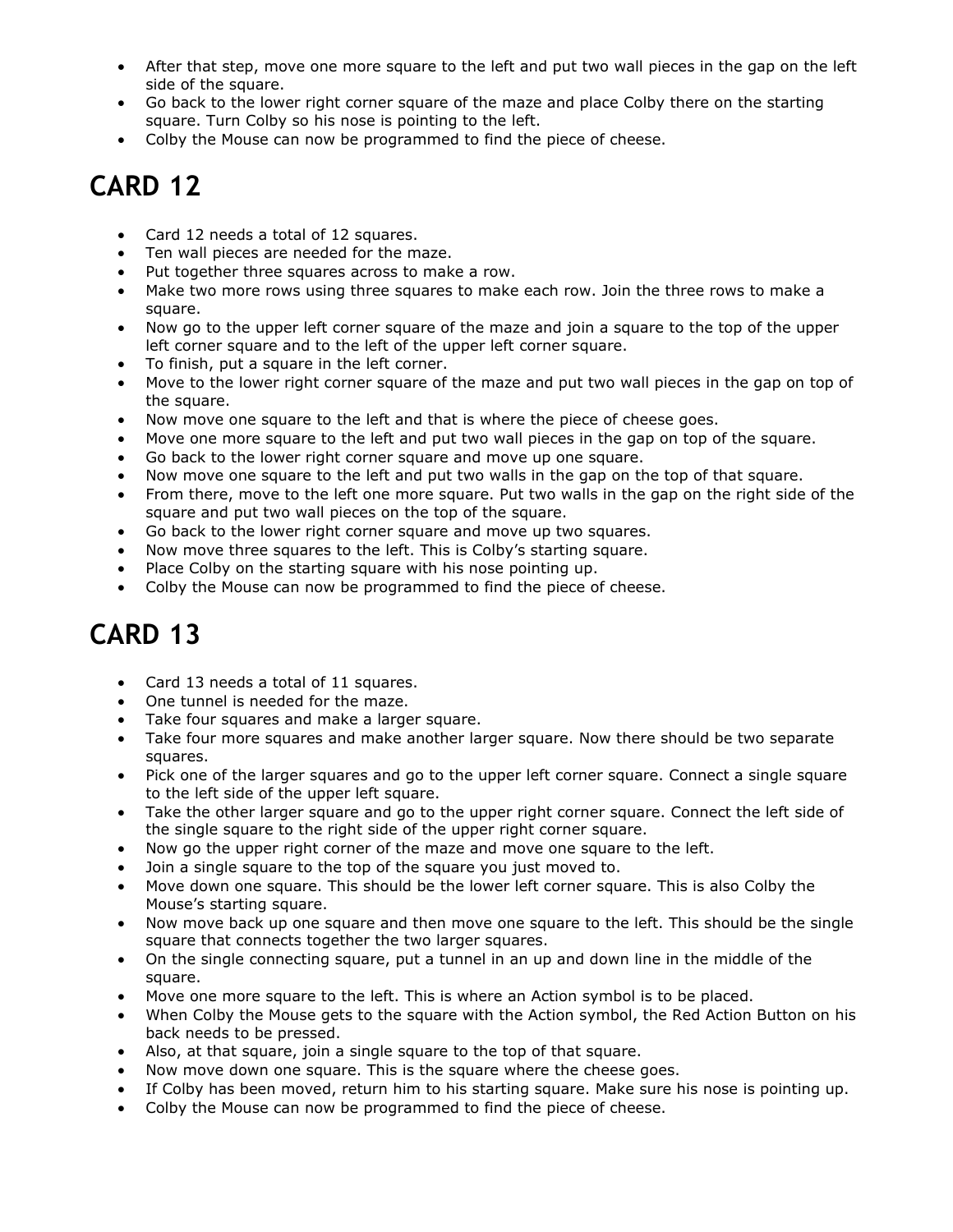- <span id="page-12-0"></span>• Card 14 needs a total of 10 squares.
- Six wall pieces are needed for the maze.
- Make a long row across using five squares.
- Make another row across using three squares.
- • Connect the three-square row to the middle of the longer row. The three-square row will go on top of the long five-square row. Make sure that the squares on the left end and the right end of the longer row are sticking out.
- • On the long row of squares, go to the far-right square at the end of the row. Join a single square to the bottom of the square on the far-right end of the row.
- The single square is Colby the Mouse's starting square.
- • Start on the long row at the far-right square. Move one square to the left and put two wall pieces in the gap on the top of the square.
- Move two more squares to the left. Put two wall pieces in the gap on the top of that square.
- • Move one square back to the right and one square up. Connect a single square to the top of the square you moved to. The single square should be on top and in the middle of the three-square row.
- Put two wall pieces in the gap at the bottom the single square.
- • Still from the middle square of the short row of squares, move one square to the left. Place the piece of cheese on this square.
- • Now go to the single square at the bottom right corner of the maze. This is Colby's starting square. If Colby has been moved, return him to the starting square. Make sure to turn his nose so he is facing left.
- Colby the Mouse can now be programmed to find the piece of cheese.

#### **CARD 15**

- Card 15 needs a total of nine squares.
- Two tunnels are needed for the maze.
- Put together four squares across to make a long row.
- Now make a second row with four squares across.
- Connect one row on top of another to form a big rectangle.
- • Move to the upper left corner square of the maze. Connect a square to the top of the upper left corner square. Place Colby the Mouse on this square. This is his starting square. Make sure his nose is pointing down.
- Go to the lower right corner square of the maze. Place the piece of cheese on this square.
- • From the lower left corner square, move two squares to the left. On the left side of the square, place a tunnel in an up and down line on the square. Do not place on the gap but on the edge of the square.
- Now go to the upper right corner square of the maze. Move one square to the left.
- • On the right side of the square, place a tunnel in an up and down line on the square. Do not place on the gap but on the edge of the square.
- Move one more square to the left. This is where an Action symbol will go.
- • When Colby the Mouse gets to the square with the Action symbol, the Red Action Button on his back needs to be pressed.
- • If Colby the Mouse has been moved, please return him to his starting square. His starting square is the single square sticking out of the top of the upper left corner square of the maze. Turn his nose so he is facing down.
- Colby the Mouse can now be programmed to find the piece of cheese.

- Card 16 needs a total of seven squares.
- Two tunnels are needed for the maze.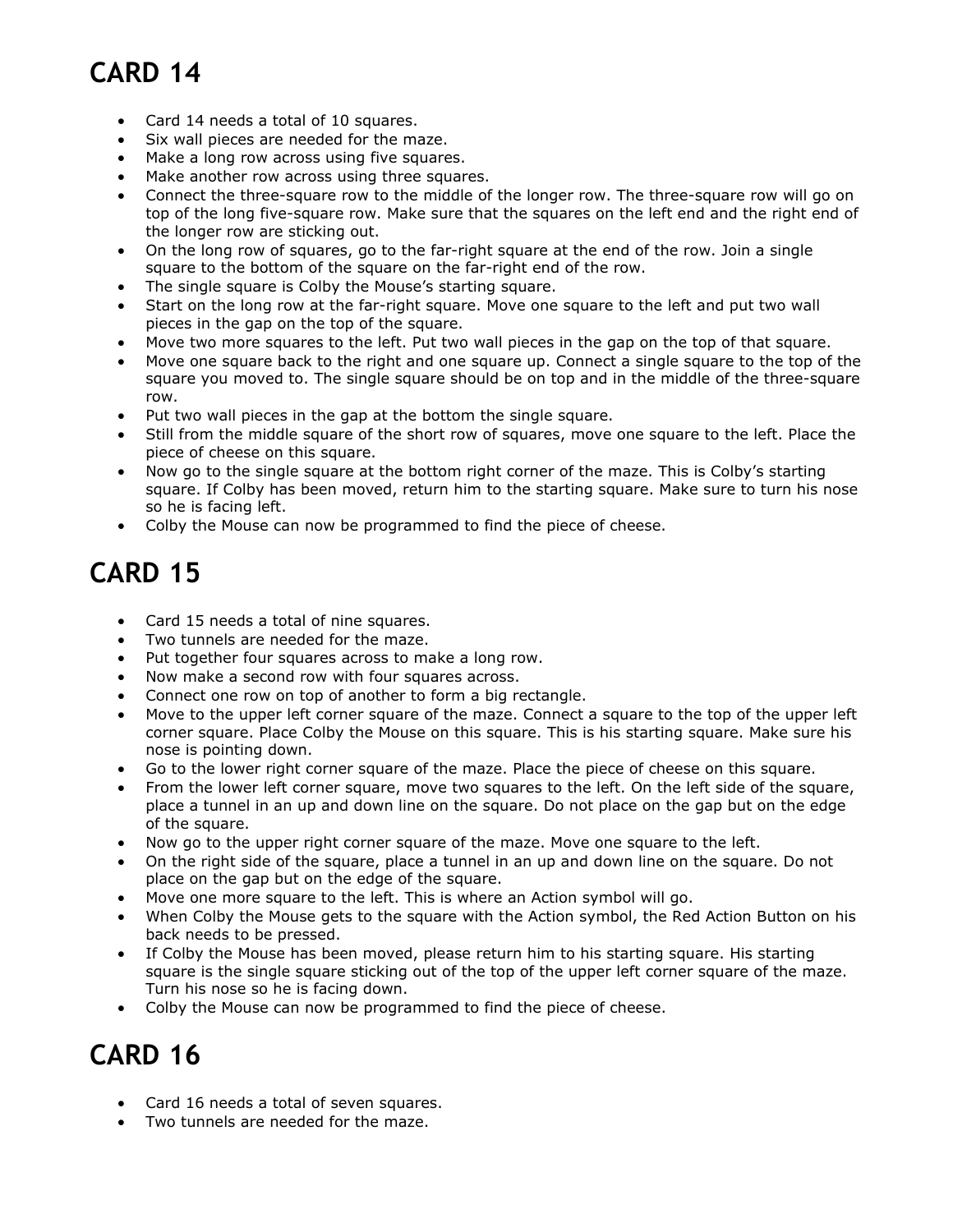- <span id="page-13-0"></span>• Put together three squares across to make a row.
- Make another row across using three squares. You should have made two rows.
- • Take the single square and connect the top of the square to the bottom of the middle square of one of the rows.
- Join the bottom of the single square to the top of the middle square on the second row.
- • Go to the upper right corner square of the maze. Place a tunnel in an up and down line on the middle of the square.
- • From the upper right corner square, move one square to the left and one square down. This should be the single square that connects the two rows together.
- • Place a tunnel over the gap that is between the single square and the bottom row of squares. Make sure the tunnel goes across the square.
- This single square is also Colby the Mouse's starting square.
- From the starting square, move one square up.
- Now move one square to the left. This square is where the piece of cheese goes.
- • Return to Colby the Mouse's starting square, which is the single square connecting the two rows.
- Make sure Colby is on the square and his nose is pointing down.
- Colby the Mouse can now be programmed to find the piece of cheese.

- Card 17 needs a total of 15 squares.
- Ten wall pieces are needed for the maze.
- Make a long row across using five squares.
- Make another long row across using five squares.
- Build a small row using three squares.
- Connect the bottom of the small three-square row to the top of a long five-square row.
- • Make sure the three-square row is attached to the middle of the long row. The squares on the left end and the right end of the long row should be sticking out.
- With the other long row, start at the far-right square and move one square to the left.
- Connect a single square to the top of the square you moved to.
- Now move two more squares to the left and connect a single square to the top of that square.
- Join the tops of the single squares to the bottom of the other long row.
- • Make sure the single squares are attached in the middle of the long row so the right end and the left end of the long row are sticking out.
- Move all the way down to the lower right corner square of the maze.
- • Now move one square to the left. Place two wall pieces into the gap on the right side of the square. This is also Colby the Mouse's starting square. He can be placed on the starting square with his nose pointing up.
- • Move two more squares to the left. Once on that square, put two walls in the gap on the right side of the square. This also the square where the cheese goes.
- From that square, move up two squares. Place two walls on the left side of the square.
- Move up one more square. This is where the Action symbol will go.
- • When Colby the Mouse gets to the square with the Action symbol, the Red Action Button on his back needs to be pressed.
- Go to the next square on the right. Put two walls in the gap at the bottom of the square.
- Move one more square to the right and then move one square down.
- Put two wall pieces in the gap on the right side of the square.
- Move two squares down to Colby the Mouse's starting square.
- • If Colby the Mouse has been moved from his starting square, please return him and make sure his nose is pointing up.
- Colby the Mouse can now be programmed to find the piece of cheese.

#### **CARD 18**

• Card 18 needs a total of 15 squares.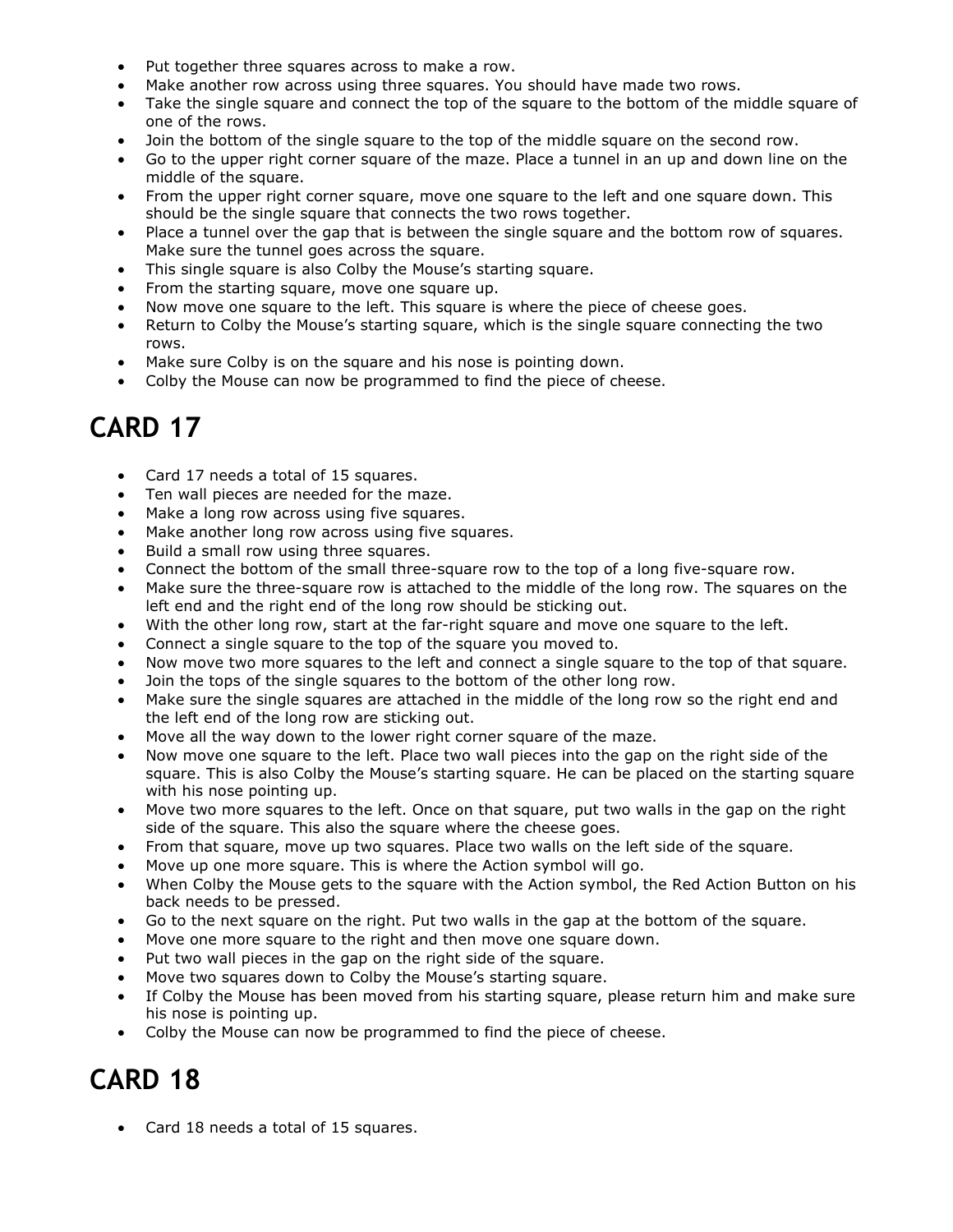- <span id="page-14-0"></span>• Fourteen wall pieces and two tunnels are needed for the maze.
- Make a long row across using five squares.
- Make another long row across using five squares.
- • Connect the bottom of one long row with the top of the other long row to form a large rectangle shape.
- Build a small row using three squares.
- Connect the bottom of the small three-square row to the top of the large rectangle.
- • Make sure the three-square row is attached to the middle of the large rectangle. The left and the right ends of the rectangle should be sticking out.
- Go to the lower right corner square of the maze.
- Move one square to the left. Place two wall pieces in the gap on top of the square.
- Now connect a single square to the bottom of the square you are on.
- • This is also Colby the Mouse's starting square. So, this square should have a wall at the top of it and a single square connected to the bottom.
- Move another square to the left and place two walls in the gap on top of the square.
- Move one more square to the left and connect a single square to the bottom of that square.
- • Place two wall pieces in the gap to the left of the square you are on and two wall pieces in the gap at the bottom of the square.
- • Now move one square up and place two wall pieces in the gap to the left side of the square and place two wall pieces in the gap to the right of the square.
- • Next, place a tunnel across the middle of the square. The tunnel should be in the middle in a straight line and between the left wall and right wall.
- • Move two squares to the right. Place a tunnel in an up and down line over the gap on the right side of that square.
- Move one square up and place two wall pieces in the gap on the left side of the square.
- This square is also where the piece of cheese should be placed.
- Move two squares down, returning to Colby's starting square.
- • To repeat, the starting square should have a wall on top of it and a single square connected to the bottom of it.
- Place Colby on the starting square and turn him so his nose is pointing to the left.
- Colby the Mouse can now be programmed to find the piece of cheese.

- Card 19 needs a total of 16 squares.
- Sixteen wall pieces and two tunnels are needed for the maze.
- Make a long row across using five squares. This is the bottom of the maze.
- Now make two rows across using three squares.
- Connect the two three-square rows one on top of the other to make a rectangle.
- • Connect the bottom of the rectangle to the top of the long row. Make sure the rectangle is attached to the middle of the long row. When connecting to the long row, make sure the squares on the left end and the right end of the long row are sticking out.
- Make another long row across using five squares.
- • Put the long row of five squares on top of the rectangle. Make sure the long row is connected in the middle of the rectangle and the squares on the left end and the right end of the long row are sticking out.
- Go to the lower right corner square of the maze.
- From that square, move one square to the left.
- • Now place two wall pieces in the gap on top of the square and two wall pieces in the gap on the left side of the square.
- • Move two more squares to the left, and place two wall pieces in the gap on the left side of the square.
- • Put a tunnel on the gap that is at the top of the square. The tunnel should be over the gap and in a straight line.
- Move back to the right, one square.
- Go up one square and put two wall pieces in the gap on top of the square.
- Now move one square to the right and move up one square.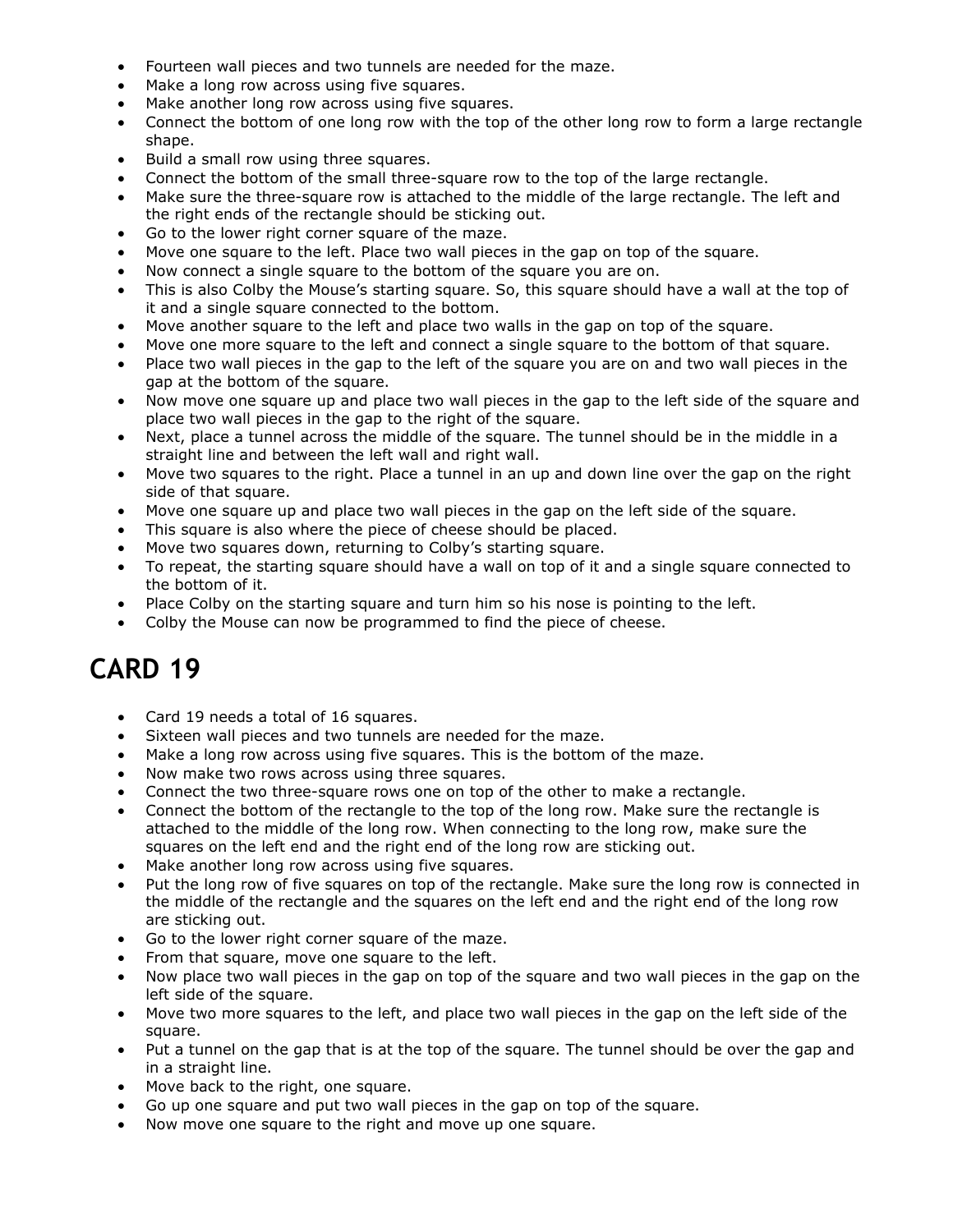- <span id="page-15-0"></span> • This square needs two wall pieces in the gap on the left side of the square and two wall pieces in the gap on the top of the square.
- This square is also Colby's starting square.
- Move one square up. This should be the top row of the maze.
- • Move one square to the right. This should be a single square sticking out from the maze. The piece of cheese should be placed on that square that is sticking out.
- Now move three squares to the left.
- • Place two wall pieces in the gap on the left side of the square and place two wall pieces in the gap on the bottom of the square.
- • On the right side of the square, place a tunnel in an up and down line. Make sure the tunnel is covering over the gap.
- • Move two squares to the right and down one square. This square should be Colby's starting square.
- Place Colby the Mouse on the starting square and turn his nose so he is pointing up.
- Colby the Mouse can now be programmed to find the piece of cheese.

- Card 20 needs a total of 16 squares.
- Fourteen wall pieces and two tunnels are needed for the maze.
- You will need to make a big square.
- • If this is the first time making a big square maze, please read over CARD 1 instructions to learn how to build the big square.
- When the big square is done, move on to the next step.
- • Go to the lower right corner square of the maze. Put two wall pieces in the gap on top of the square.
- Move two squares to the left.
- • Place two wall pieces in the gap on top of the square you moved to and two wall pieces in the gap on the left side of the square.
- Go back to the lower right corner square of the maze. Now move up one square.
- • This square is Colby the Mouse's starting square. Place two wall pieces in the gap on top of the square.
- Move one square to the left. Place a tunnel in an up and down line in the middle of the square.
- Return to the lower right corner square of the maze. Move up two squares.
- Place two wall pieces in the gap on the left side of the square.
- • Move one square to the left. Put two wall pieces in the gap on top of the square. This is also where the piece of cheese goes.
- Move another square to the left. Place two wall pieces in the gap on top of the square.
- • Move one more square to the left. Put a tunnel on the gap that is at the bottom of the square. The tunnel should be over the gap and in a straight line.
- • This square also has an Action symbol with it. When Colby gets to the square with the Action symbol, the Red Action Button on his back needs to be pressed.
- Go back to the lower right corner square. Move one square up to Colby's starting square.
- Place Colby the Mouse on his starting square and turn his nose so he is pointing to the left.
- Colby the Mouse can now be programmed to find the piece of cheese.

#### **Battery Information**

#### **Installing or Replacing Batteries**

**WARNING!** To avoid battery leakage, please follow these instructions carefully.

 Failure to follow these instructions can result in battery acid leakage that may cause burns, personal injury, and property damage.

**Requires:** 3 x 1.5V AAA batteries and a Phillips screwdriver